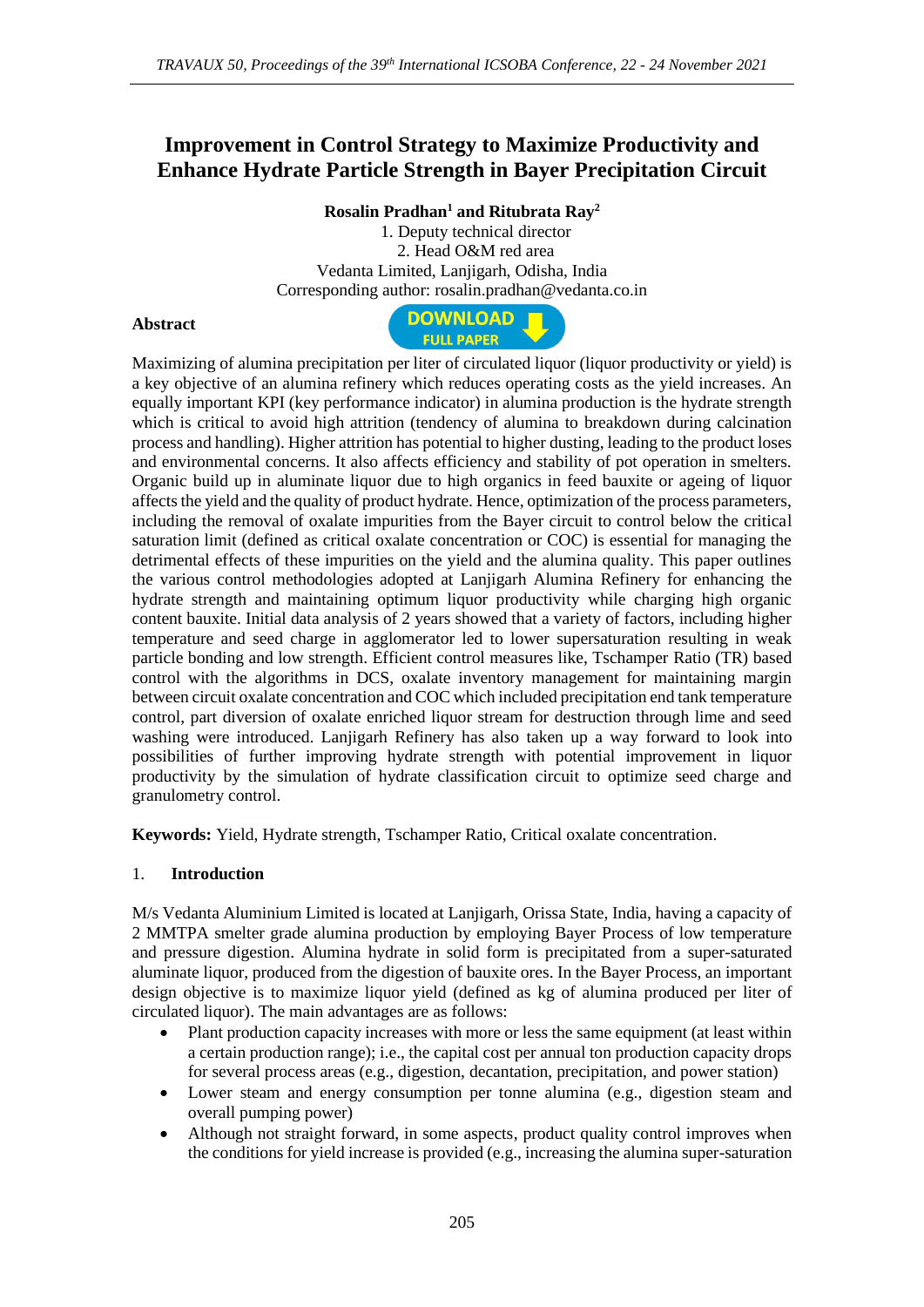of the mixture of aluminate liquor and spent liquor recycled with the seed charge in precipitation feed improves hydrate strength which is critical to avoid high attrition (tendency of alumina particle breakdown during calcination process and handling) resulting higher fines (-325 mesh) fraction in alumina).

The productivity and economy of all alumina refineries depend on optimizing the precipitation process. The dual aim of the precipitation process is to maximize productivity and to improve product quality. The yield and strength of hydrate precipitated are dependent on process parameters and to some extent on certain impurities. The important parameters are temperature profile of precipitation circuit, initial alumina to caustic ratio (RP or A/C), concentration of pregnant sodium aluminate liquor, seed ratio, precipitation time, impurity level of input seed hydrate and aluminate liquor. The attrition of alumina can occur during precipitation and/or calcination where the latter is more prominent and dependent on the precipitation conditions. The strength of alumina is determined by the term of attrition or attrition index (breakdown of particles) of alumina during calcination. Not only the mode of calcination influences the breakdown of alumina to some extent, but also the strength of the crystal of hydrate plays a greater role. All parameters which influence the precipitation yield and the strength of crystals are very much dependent on the precipitation process and the liquor quality which is again dependent on the chemistry and minerology of bauxite and its processing technology. This paper describes the different methodologies adopted to maximize the productivity as well as improve the product quality.

# **2. Liquor Productivity (Yield) Increase Options Adopted by Refinery**

The liquor productivity for the refinery was running very low at 68–72 gpl during the past years. This was very low as compared to the design. The increasing recirculation load of the refinery was leading to high energy costs as well as reducing throughput from the refinery. The Figure 1 shows the liquor productivity for a period of 10 months wherein the average productivity was 68 gpl.



**Figure 1. Liquor productivity graph.**

The following options were analyzed for the possibility of an increase in the yield:

1. Targeting optimum temperature profile across precipitation by increasing availability and performance of Inter stage coolers. To increase availability of Interstage coolers (ISCs) , the refinery took the following steps: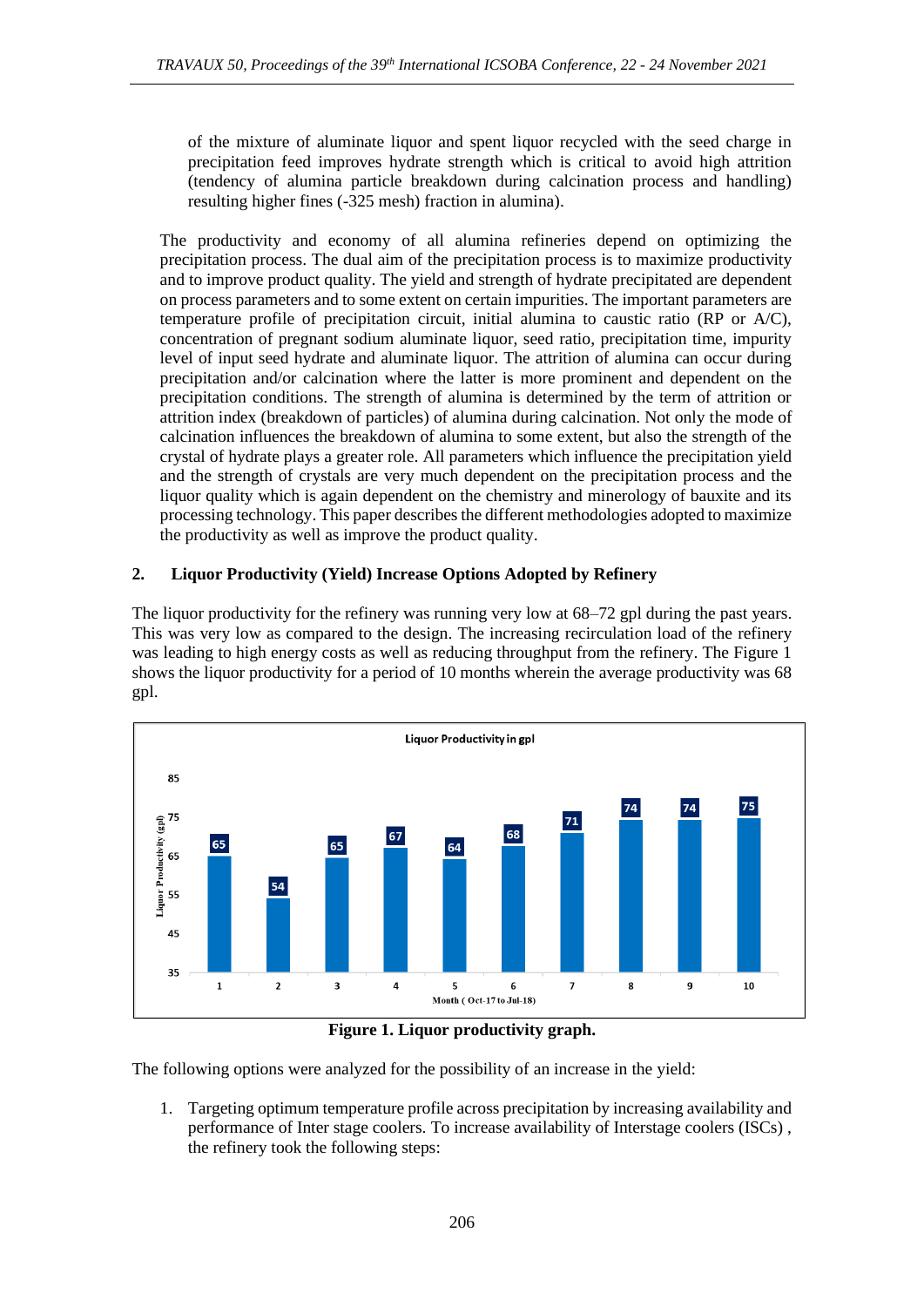## **4. Summary of Findings and Conclusion**

Increase in apparent breakage in calcination was caused by:

- Increased production rate in calciner.
- Weaker hydrate strength due to reduced supersaturation in agglomeration and initial growth tanks and over-agglomeration.
- Reduced supersaturation caused by increased agglomeration temperature as well as 1st growth temperature (mainly caused due to poor HID performance).
- **•** Weaker particle strength due to increased over-agglomeration (as indicated by  $+120\mu m$ increase in agglomeration).
- Slightly weaker hydrate growth ring strength due to reduced supersaturation in growth.
- **•** Though the agglomeration index has been steady on long term basis, it was increased for a while during the phase 1 and 2 (sharp increase of  $+120 \mu m$  in agglomeration output), but it was returned to normal in the later end of phase 2. Such increase partially contributed to the weaker hydrate.
- Increased organics in the system due to bauxite source change resulted an increase of oxalate levels in the circuit causing oxalate outbreak and impacting precipitation seed size disturbances.

### **Actions taken for improving the hydrate particle strength:**

- Debottlenecking of HID for temperature reduction and control in agglomerator and  $1<sup>st</sup>$ growth tank through installation of additional HID system.
- Targeting bound soda content in agglomerated product to control the soda content of product in the range of ~0.35 % with a minimum cap of 0.32 %.
- Inclusion of the sizing analysis of  $+120$  microns particle size in agglomeration to monitor and control over agglomeration.
- Introduction of Tschamper Ratio control in DCS to monitor and control TR on real time basis (target  $10-13$  g/m<sup>2</sup>).
- Measurement of the hydrate and alumina attrition index in house to monitor trends.
- Reduction of the precipitation tank solids to avoid / reduce oxalate precipitation.
- Increase of the end tank temperatures of precipitation circuit to reduce oxalate precipitation.
- Start-up of the seed washing unit and ensuring the optimum caustic concentration and temperature for effective oxalate wash.
- Oxalate destruction unit operation for oxalate conversion from liquor phase to solid phase by lime dosage and disposed of through mud.

### **5. Acknowledgements**

The authors would like to express their appreciation to Worley Parsons (Advisian Pvt Ltd) for their significant contribution towards their support in finding solutions for particle breakage.

### **6. References**

- 1. Wind S., Jensen-Holm C. and Raahauge B., Development of particle breakdown and alumina strength during calcination. *Proceeding of the 9th International Alumina Quality Workshop*, 18-22 March 2012, Perth, Australia, 308-315.
- 2. L., Armstrong et al., Alumina attrition investigation of hydrate structure, *Proceeding of the 4th International AQW (Alumina Quality Workshop)*, 2-7 June 1996, Darwin, Australia, 239-249.